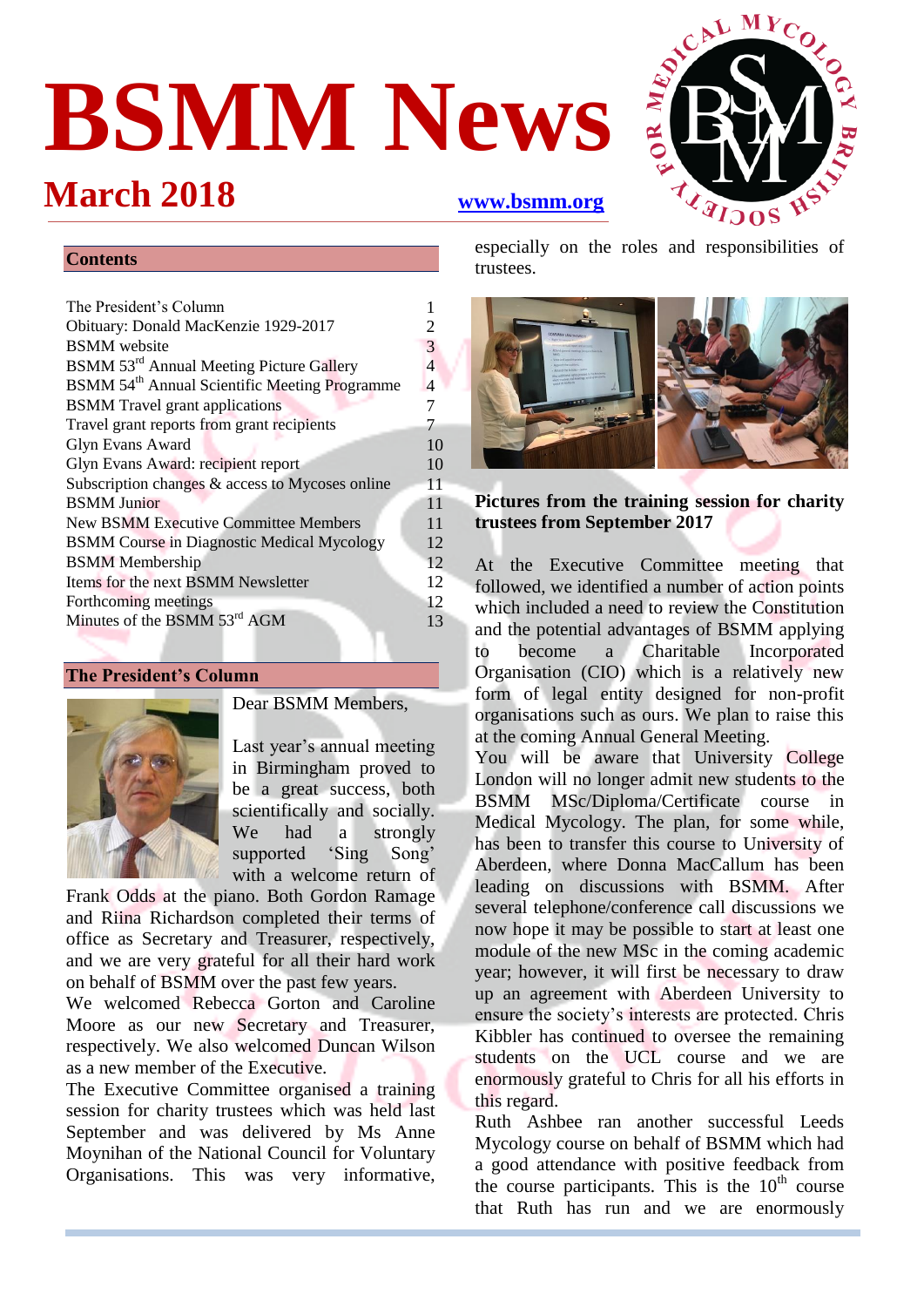appreciative of all her effort put in to maintaining the course at this high standard.

Because of the changeover in officers, and the number of issues to consider for the society 'going forward', we decided to hold an Executive Committee Away Day which was hosted by Caroline Moore in Manchester last December. This was a valuable opportunity to think 'outside the box' on what are the priority issues for BSMM in the coming years. During that event we held a teleconference with Adilia Warris on the proposed bid to hold the TIMM 2021 Conference in Aberdeen. This bid is based on a partnership between Aberdeen Fungal Group and the society. I am pleased that the bid has been submitted and is under consideration.

I attended the Council meeting of the European Confederation for Medical Mycology during TIMM 2017 in Belgrade. Martin Hoenigl has taken over as President, and Jean Pierre Gagneux is new General Secretary. ECMM continues with its academy programme electing Fellows (FECMM) and designating Excellence Centers. The next meeting of ECMM Council will be during ISHAM in July 2018.

I was saddened to learn of the passing of Donald MacKenzie who was a former President of BSMM, and of ISHAM, and was Director of the Mycology Reference Laboratory. His obituary, co-written by Rod Hay, Frank Odds, and Colin Campbell, is posted on our website and included in the Newsletter.

Finally, I hope you will have noticed the recent dramatic improvements to the website which are largely attributable to the efforts of Margherita Bertuzzi to whom we are very grateful. I hope members will refer to the site increasingly as the amount of information and available resources increases.

I look forward to seeing many of you soon at the 54<sup>th</sup> BSMM meeting in Bristol.

#### **Tom Rogers,** BSMM President

#### **Obituary: Donald MacKenzie 1929-2017**



Donald MacKenzie was a distinguished medical mycologist whose long career spanned work in Northern Ireland, New York and London.

Entering the relatively unexplored world of medical mycology as a young

postgraduate was a bold decision. At that time in the late 1950s when Donald graduated from Edinburgh University with a PhD on Studies on the biology of pathogenic fungi, mycology was regarded as a remote, arcane branch of medical microbiology. None the less it was a science where he excelled. His first academic job, as a lecturer in medical microbiology in Queens University Belfast in 1959 led him to investigate a large outbreak of scalp ringworm. He developed from the earliest stages a clear understanding that his work on pathogenic fungi was there to benefit patients and in the course of his investigations he developed the brush technique for sampling scalp infections and first pointed out the problems associated with eliminating *Trichophyton tonsurans* from endemic foci of infection. His work was broader than this, encompassing all the mycoses seen in Belfast, information which he reported regularly in the scientific literature. From Belfast Donald went to Cornell University, New York, USA, in 1967, where he extended his interest in medical mycology to a much wider range of deep fungal infections. Here he developed a particular interest in the morphogenesis of *Candida* species during infection.

He returned to the UK in 1972 when he was appointed Director of the Mycology Reference Laboratory (MRL) of the Public Health Laboratory Service (PHLS) located at the London School of Hygiene and Tropical Medicine (LSHTM). Here he combined his scientific interest in investigating and assessing new diagnostic methods, from counterimmunoelectrophoresis and antigen detection to early molecular studies of dermatophyte taxonomy. He developed a wide clinical diagnostic partnership with microbiology laboratories both in the UK and elsewhere. He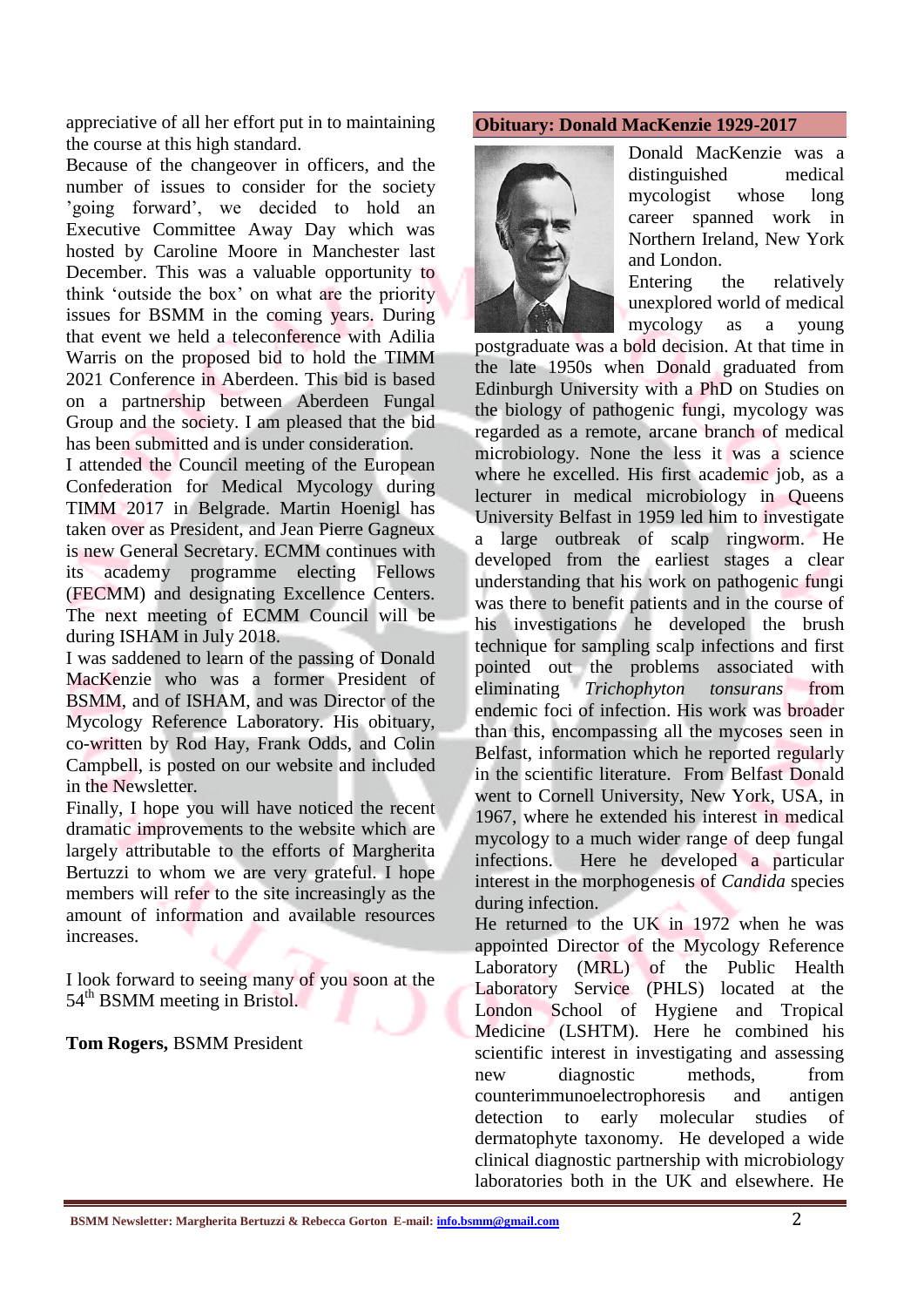had a stream of overseas visitors from Nigeria, Venezuela, France, Iran, Spain, New Zealand, the USA and Sudan – to mention but a few – who spent time in the MRL and were welcomed into his small but highly active diagnostic laboratory. He developed the first mycological collaboration with the World Health Organisation on zoonotic ringworm. He took an almost impish delight in slightly off-centre ideas – fungal viruses and erythrocyte binding of fungal antigens brought a little gleam to his eye. He taught students on the Diploma of Bacteriology and MSc in Medical Microbiology courses in LSHTM and lectured widely in the UK and Europe. Subject to the shifting sands of molecular taxonomy his name and contribution to medical mycology have been commemorated in the nomenclature with Rhinocladiella (*Ramichloridium mackenziei*), a cause of cerebral phaeohyphomycosis. Towards the end of his career there were major changes in the organisation of the PHLS and his laboratory moved to Colindale in North London where he continued his work. He made no secret of his belief that the move had distanced him from clinical colleagues and students, both of whom he considered essential for fostering and maintaining scientific and diagnostic progress. He was appointed Visiting Professor at LSHTM in 1978.

To restrict any description of Donald's life to his scientific work would be to pour a half measure. He was tremendous company. His repertoire of stories, tall and otherwise, as well as jokes seemed limitless. All were delivered with a deadpan expression followed in a few minutes by a gentle smile. He was a key member of a large and growing group of international mycologists, becoming the General Secretary (1982–1987) then President (1988–1991) of the International Society of Human and Animal Mycology. Medical Mycology was small enough, yet with the impact of HIV/AIDS and organ transplantation raising the profile of fungal disease, also important enough for this lively international collaboration to play an important role in the changing face of acute medicine. He was also President of the British Society for Medical Mycology (1991–1994), having been

one of its leading lights for many years, participating in the early initiative by the Medical Research Council to strengthen Medical Mycology in the UK.

He was born in Edinburgh and his warmth for his home land remained undiminished throughout his life. A keen athlete, he represented Scotland in the javelin in his early 20s but as his career advanced he developed a keen interest in golf, becoming after retirement a staunch member of the Woburn golf club, where his humour and companionship made him many friends.

Donald leaves a widow, Joyce, who has been a steadfast and sure support throughout his life but even more so in his later years when declining health from Parkinson's Disease restricted his activity; although in characteristic form he made light of this encumbrance. He has three children: Peter, Fiona and Jeremy and 9 grandchildren. He will be greatly missed by his family and his many scientific friends and colleagues. We remember him as an ingenious, hospitable and warm man who made wherever he worked an exciting and challenging place to be.

**Prof Roderick Hay**, Kings College London, UK **Prof Frank Odds**, University of Aberdeen, UK **Dr Colin Campbell**, Former Curator of the National Collection of Pathogenic Fungi, UK

**BSMM website [\(www.bsmm.org\)](http://www.bsmm.org/)**

It has been a year since the new website was launched [\(http://www.bsmm.org\)](http://www.bsmm.org/); we hope that the BSMM members are enjoying it.

Please note that the previous login system for members has been discontinued, but there is still a BSMM members section for accessing the journal *Mycoses*, plus other resources. Login details for accessing the members section will be the same for all members and circulated annually via email. For payment or renewal of the annual membership fee, it is not necessary to have a PayPal account. Before pressing the PayPal button, we invite the members renewing their membership or joining the society to kindly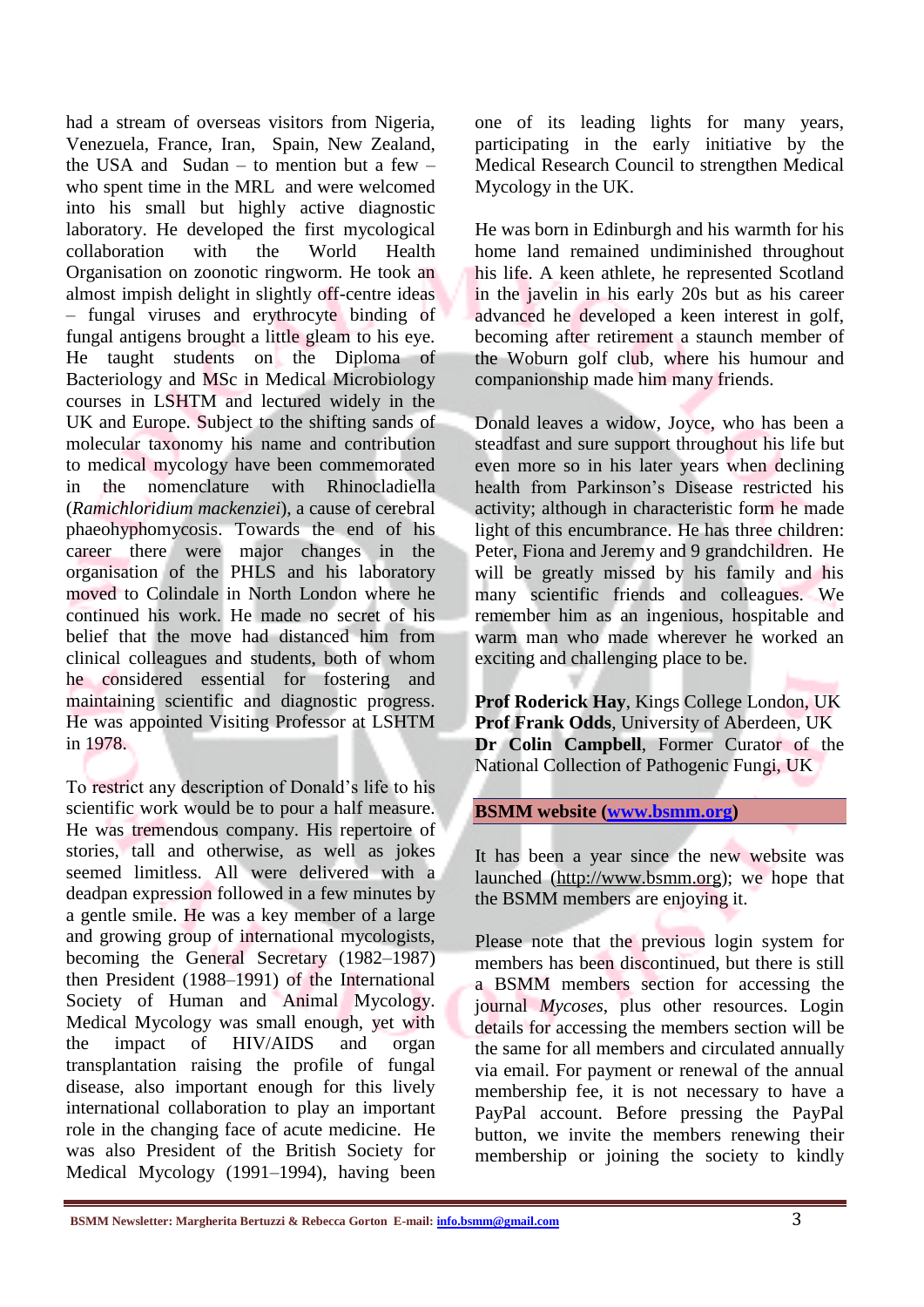insert their name in the textbox above the PayPal button, as a reference for the payment.

We welcome feedback and suggestions from the BSMM members, so please get in touch on our<br>Facebook page or email us at Facebook page or email us at [info.bsmm@gmail.com.](mailto:info.bsmm@gmail.com) Furthermore, we are looking for some additional images to use, so if you want to showcase your research, please send your images (with a legend) and these will be included on the website.

#### **BSMM 53rd Annual Meeting Picture Gallery**

Some pictures of the 53nd Annual meeting held in Birmingham last March.



**Poster elevator talk from Mariam Garelnabi**





**The Dance Sansaar artists teaching some moves to our very keen BSMM members Annual Sing-Along** 







**Poster session** 

#### **BSMM 54 th Annual Scientific Meeting**

#### **Meeting Information**

All sessions (including posters) will take place in the Great Room, Cadbury House, Frost Hill, Congresbury, Bristol BS49 5AD.



[http://www.cadburyhotelbristol.co.uk](http://www.cadburyhotelbristol.co.uk/)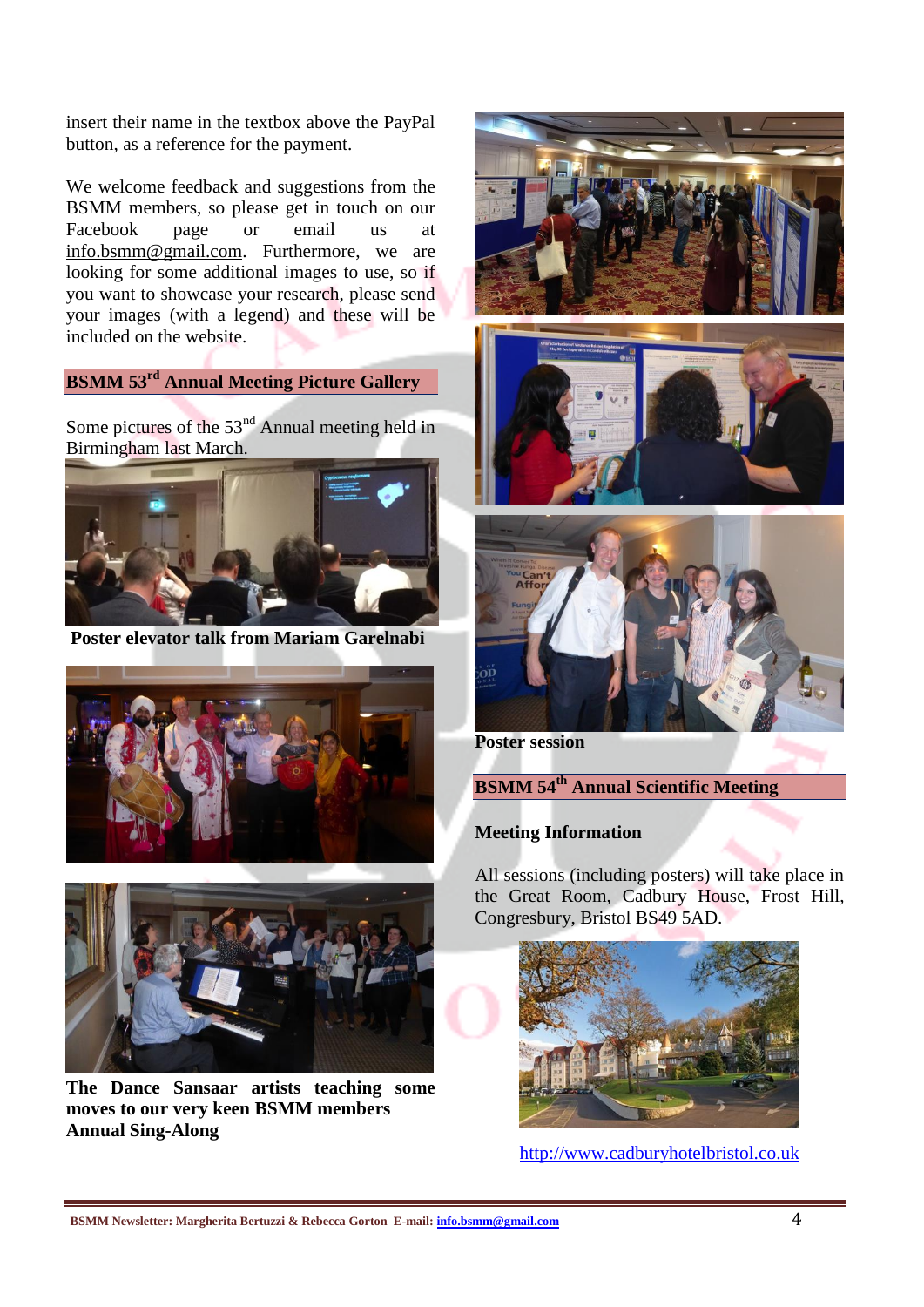With many thanks to our generous sponsors. This meeting is Supported by Pfizer Limited, Gilead, MSD, Associates of Cape Cod, OLM diagnostics, Launch Diagnostics, Bio-Rad, SeroSep, BioConnections, PHE culture Collections, Bruker and Elsevier.

#### **Final scientific program Sunday 18th March 2018**

**From 12.00 Registration, Foyer, Great Room**

**14.00-16.00 BSMM Executive Committee Meeting, The Master Room (BSMM Executive committee members only) Session ONE**

**CHAIR: Prof. Tom Rogers**

**16.45 Official Welcome**

**17.00 BSMM Foundation Lecture: Prof. Tom Patterson "**Letter from America: Clinical Mycology Practice in USA"

#### **18.00 Poster Elevator Session 1**

| 18.00-18.05 | Vanessa Alves da Silva "The Apt1    |
|-------------|-------------------------------------|
|             | flippase is important for           |
|             | Cryptococcus neoformans             |
|             | transmigration across endothelial   |
|             | cells"                              |
| 18.05-18.10 | <b>Dhara Malavia "Physiological</b> |
|             | Properties and Drivers of           |
|             | Goliath cell formation in C.        |
|             | albicans"                           |
| 18.10-18.15 | Katherine Pline "Initiation of      |
|             | cryptococcosis is independent       |
|             | of infective burden at low          |
|             | inocula"                            |
|             |                                     |

**18.15 Poster session 1 (local cheeses, nibbles, refreshments and entertainment)**

**19.45 Dinner (Hot buffet) and Late Bar**

#### **Monday 19th March 2018**

**Session TWO – Medical Mycology- Emerging fungal pathogens (and what we should call them now)**

#### **CHAIR: Dr Richard Barton**

**9.00 Keynote Talk: Prof. Sybren de Hoog** "10 reasons why taxonomy currently is a mess"

**9.30 Offered Talk: Helen Heaney** "Comparison of stress resistance in *Candida auris* with other pathogenic *Candida* species"

**9.45 Offered Talk: Herbert Itabangi** "Elucidation and modulation of innate immune responses during mucormycete infections"

**10.00 Invited Talk: Dr Johanna Rhodes**"Genomic epidemiology of *Candida auris* within the United Kingdom"

**10.15 Invited Case Report: Dr Alasdair Bamford**  "Intestinal Basidiobolus in a child from Dubai"

#### **10.30 Coffee**

**Session THREE – Medical Mycology- Antifungal drugs and susceptibilities** 

#### **CHAIR: Dr Elizabeth Johnson**

**10.50 Keynote 2: Prof. Maiken Arendrup** "Antifungal susceptibility testing: why, when and how"

**11.20 Invited Talk 2: Ali Abdolrasouli** "Occurrence of triazole resistance in clinical isolates of human fungal pathogen *Aspergillus fumigatus* in Northwest London, United Kingdom"

**11.35 Pfizer Lecture: Dr. Paschalis Vergidis** Title to be confirmed

**12.05 Invited Case Report: Dr. Rajesh Alajangi** "Unresectable invasive mucormycosis of the lungs, treated with Isavuconazole"

**12.20 Gilead Fellows Talk 1: Dr. Laura Ferreras-Antolin** "Antifungal Prescription in Children and Neonates: a multicentre point prevalence study (PASOAP)"

**12.35 Gilead Fellows Talk 2: Dr. Anand Shah**  "Determining the impact of azole resistant Aspergillus fumigatus on outcome in cystic fibrosis"

**12.50 Lunch**

**Session FOUR – Medical Mycology continued - Diagnostic approaches**

#### **CHAIR: Dr. Lewis White**

**13.45 Keynote 3: Prof. Katrien Lagrou** "An end to the empirical antifungal era – an update on novel diagnostic strategies"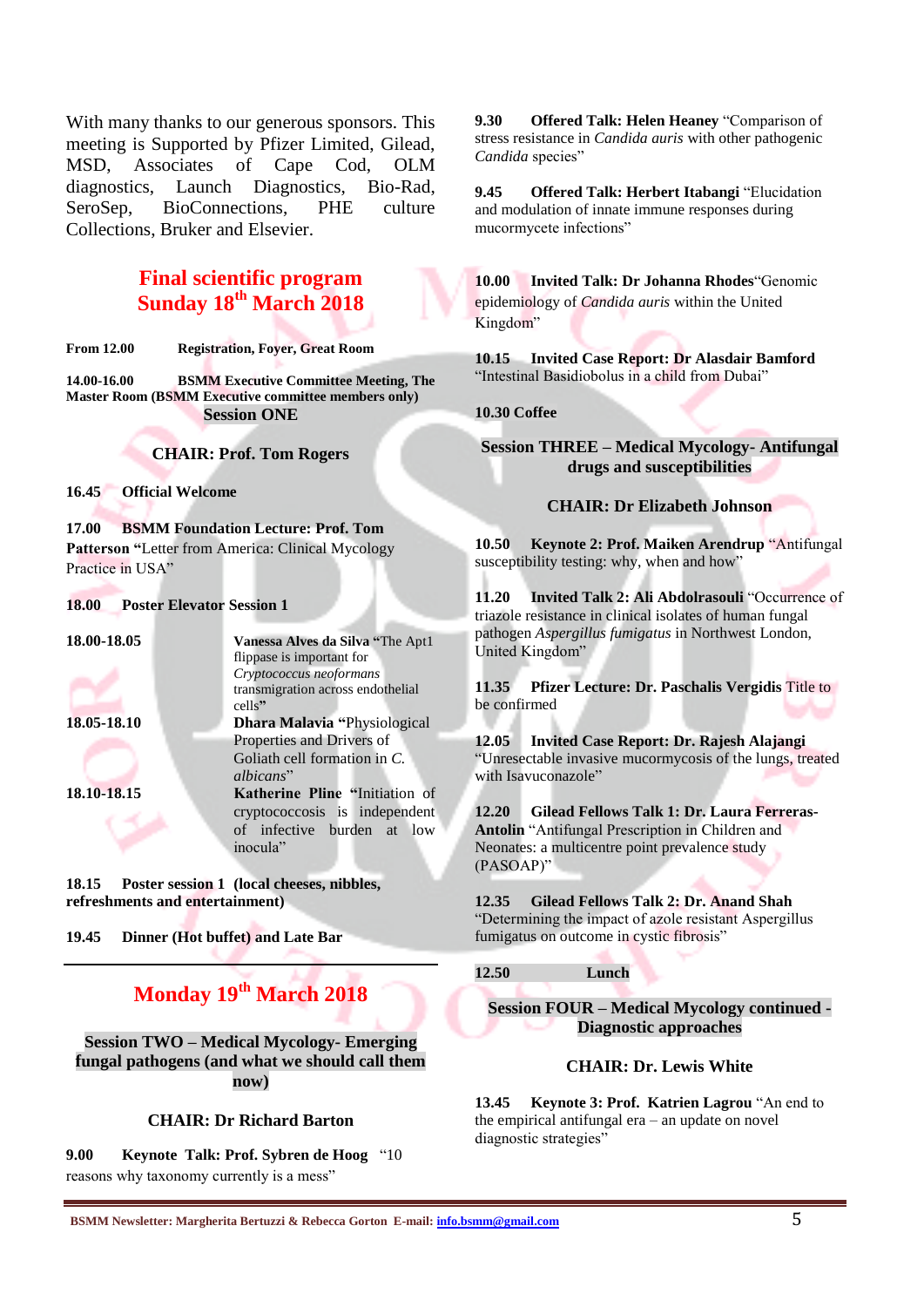**14.15 Keynote 4: Prof. Russell Lewis "**Improved Radiological Imaging of Mould Infections: The Cornerstone of Antifungal and Diagnostic Stewardship in Haematology Units"

**14.45 Gilead fellows talk 3: Dr Alida Fe Talento**  "Moving towards a diagnostic driven approach in the management of invasive candidiasis in critical care"

**15.00 Invited Talk 3: Prof. Matthew Burton** "Fungal Keratitis: Update on Epidemiology, Diagnosis and Management"

#### **15.15 Coffee**

**Session FIVE –An update on Whole Genome Sequencing CHAIR: Prof. Robin May**

**15.40 Keynote 5: Prof. Matt Fisher "**What has fungal whole genome sequencing ever done for us?"

**16.10 Offered Talk 4: Dr. Sara Gago** "Fungal colonisation of the respiratory airways is controlled by multiple human genetic factors'

**16.25 Offered talk 5: Dr. Selinda Orr** "Differential susceptibility of Dectin-1 isoforms to functional inactivation by neutrophil and fungal proteases"

| 16.40       | <b>Poster Elevator Session 2 (4 x 5 mins)</b>                                                                                            |
|-------------|------------------------------------------------------------------------------------------------------------------------------------------|
| 16.40-16.45 | <b>Daniel Larcombe "Glucose</b><br>enhanced oxidative stress<br>resistance as an example of                                              |
| 16.45-16.50 | adaptive prediction in Candida<br>albicans"<br><b>Aaron Crawford "Adaptation</b>                                                         |
|             | micronutrient<br>host<br>the<br>$f_{\Omega}$<br>environment: Candida albicans<br>Zrc1 and its role in zincosomal<br>zinc buffering"      |
| 16.50-16.55 | Ryan Kean "Transcriptional<br>profiling of Candida auris<br>biofilms reveals antifungal<br>resistance mechanisms                         |
| 16.55-17.00 | <b>Debra DeLoach "Does</b><br>Differential Coregulation of<br>Hsp90 Cochaperones contribute<br>to Morphogenesis in Candida<br>albicans?" |
| 17.00       | <b>AGM (All BSMM members welcome)</b>                                                                                                    |
| 17.45       | <b>Poster Session 2</b> (with refreshments from 18.45)                                                                                   |

**19.30 BSMM Annual Gala Dinner** 

**Sing-Song and Late Bar**

#### **Tuesday 20th March 2018**

**Session SIX – Fungal biology 1**

**CHAIR: Prof. Julian Naglik**

**9.30 Keynote 6: Dr. Mike Bromley** "The antifungal drug development pipeline"

**10.00 GILEAD LECTURE: Prof. Neil Gow "**A journey through outer space: the viscoelastic properties of the fungal cell wall allow traffic of AmBisome as intact liposome vesicles"

**10.30 Offered Talk 5: Dr. Jemima Ho** "Candidalysin signals through the epidermal growth factor receptor (EGFR)"

**10.45 Coffee**

**Session SEVEN – Fungal biology 2**

**CHAIR: Prof. Alistair Brown**

**11.15 Keynote 7: Prof. Laurence Delhaes** "The Respiratory Microbiome in CF patients"

**11.45 Offered Talk 6: Dr. Ernesto Cota** "An aromatic cage in *Candida* Als adhesins enhances selectivity for host cell ligands"

**12.00 Offered Talk 7: Dr. Elizabeth Ballou** "The *Cryptococcus neoformans* Titan cell is an inducible and regulated morphotype underlying pathogenesis"

**12.15 Offered Talk 8: Dr. Alessandra da Silva Dantas** "The chitin attenuator: the  $Ca^{2+}/c$  alcineurin pathway maintains the viability of *Candida albicans* cells with supra-normal chitin levels"

**12.30 Offered Talk 9: Dr. Duncan Wilson** "Intracellular micronutrient mobilisation fuels *Candida albicans* pathogenicity"

**12.45 Close**

**12.50-14.00 Lunch and departure**

**OR:**

**14.00 Wellcome Trust Stategic Award for Medical Mycology and Fungal Immunology Symposium**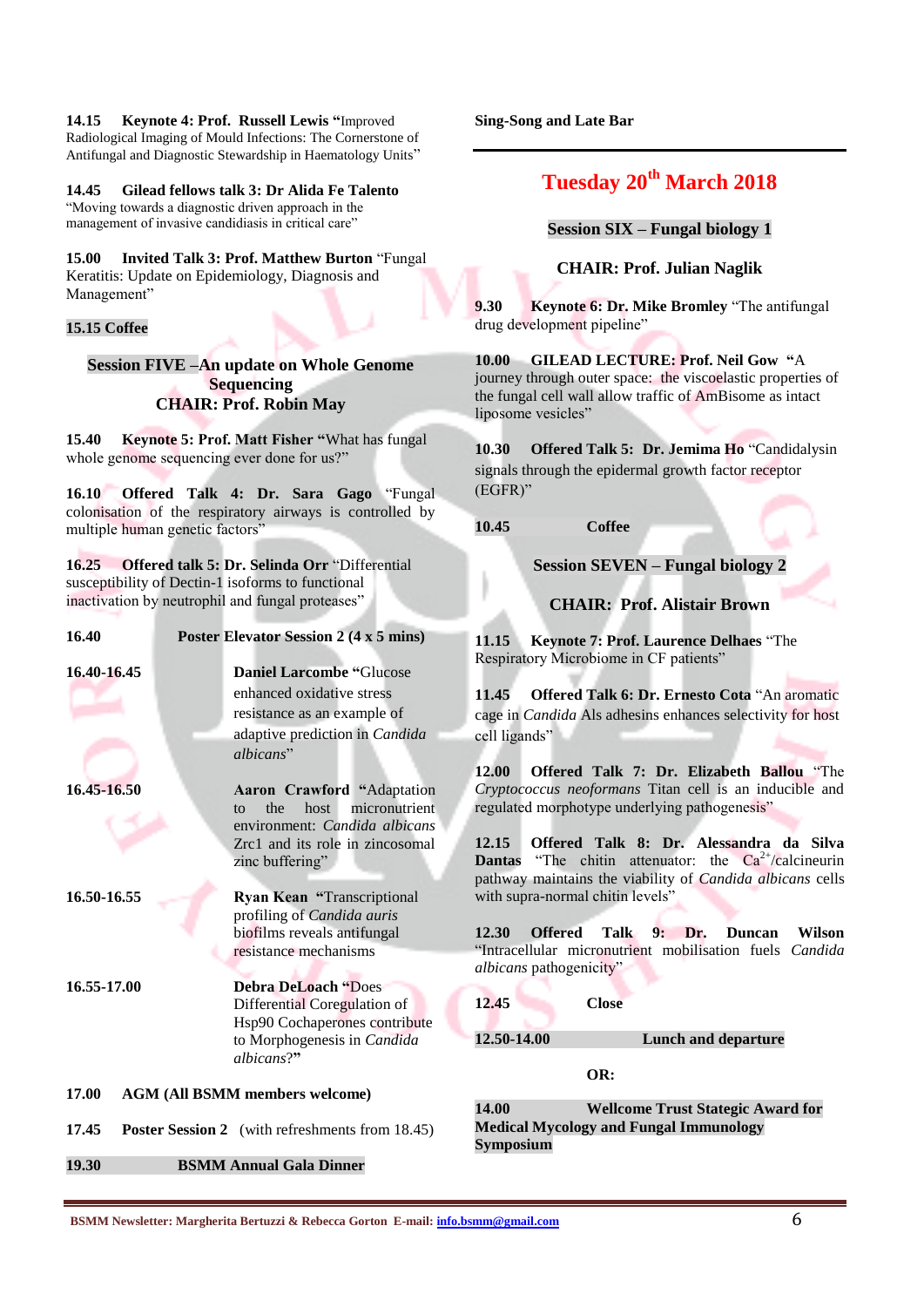**Immediately following the BSMM meeting, the Wellcome Trust Strategic Award for Medical Mycology and Fungal Immunology will be holding a Symposium which will be an afternoon of talks from WTSA postholders in the same venue.** 

### **PLEASE NOTE THAT THIS SYMPOSIUM IS NOW FULLY SUBSCRIBED.**

#### **BSMM Travel Grant Applications**

Travel Grant applications are reviewed every three months for the coming year. The criteria for eligibility and purpose of the award can be found on the BSMM website [\(http://www.bsmm.org/front/grants-funding/\)](http://www.bsmm.org/front/grants-funding/) along with the application form.

Upcoming deadlines: 30/04/2018, 31/07/2018, 31/10/2018.

#### **Travel grant reports from grant recipient**

**5 th Eurobiofilms conference, Amsterdam, The Netherlands, 19th - 22nd September 2017**



I am extremely grateful to BSMM for awarding me a travel grant to attend the  $5<sup>th</sup>$  Eurobiofilms conference held in the city of Amsterdam, the Netherlands between the  $19<sup>th</sup>$  and  $22<sup>nd</sup>$  of September 2017. During the conference, I presented a poster entitled '*Candida auris* biofilms: implications of antimicrobial therapy'. My poster was well received and allowed me to discuss and gain valuable insight and comments from others within the biofilm field.

The scientific programme spanned three days consisting of parallel oral sessions and poster presentations. Professor Phil Marsh opened the conference with a lecture on oral biofilms and ecological plaque hypothesis. Kim Lewis then delivered the first key note lecture the following morning on his pioneering work on the persister cell phenomenon. Several sessions then followed including biofilms in medical devices, the biofilm matrix, evolution and adaptation in biofilms and social interactions in mixed species biofilms. Despite being a predominantly bacteria-based meeting, there were several talks and posters highlighting research from the fungal field including work presented from Bastiann Krom, Isle Jacobsen and Jose Lopez-Ribots' lab group on the interaction between *Candida albicans* and different bacteria within polymicrobial biofilms.



I would like to thank to organising committee for putting on a wonderful conference programme filled with excellent speakers. I look forward to welcoming everyone to Glasgow when we host the Eurobiofilms 2019 meeting!

#### **Ryan Kean**

**27th European Congress of Clinical Microbiology and Infectious Diseases, Vienna, Austria, 22nd - 25th April 2017**

 $\overline{ECCMD}$  Vienna, Austria **SESCMID PROMOTING SCIENCE** 

My submitted abstract was chosen for a 10 minute oral presentation at the European Congress of Clinical Microbiology and Infectious Diseases in Vienna, Austria which ran from  $22<sup>nd</sup>$  April to  $25<sup>th</sup>$  April 2017. The title of my talk was "Using a novel three dimensional inter kingdom wound biofilm model to assess antimicrobial treatments" in which I showed the creation of the novel *in vitro* model and how it was designed using microbiome data which we had previously published (Smith *et al.*, 2016). I also briefly covered the work done with antiseptic wound washes which showed the novel interkingdom model was significantly different from standard models (Townsend *et al*., 2016), but focussed on new unpublished data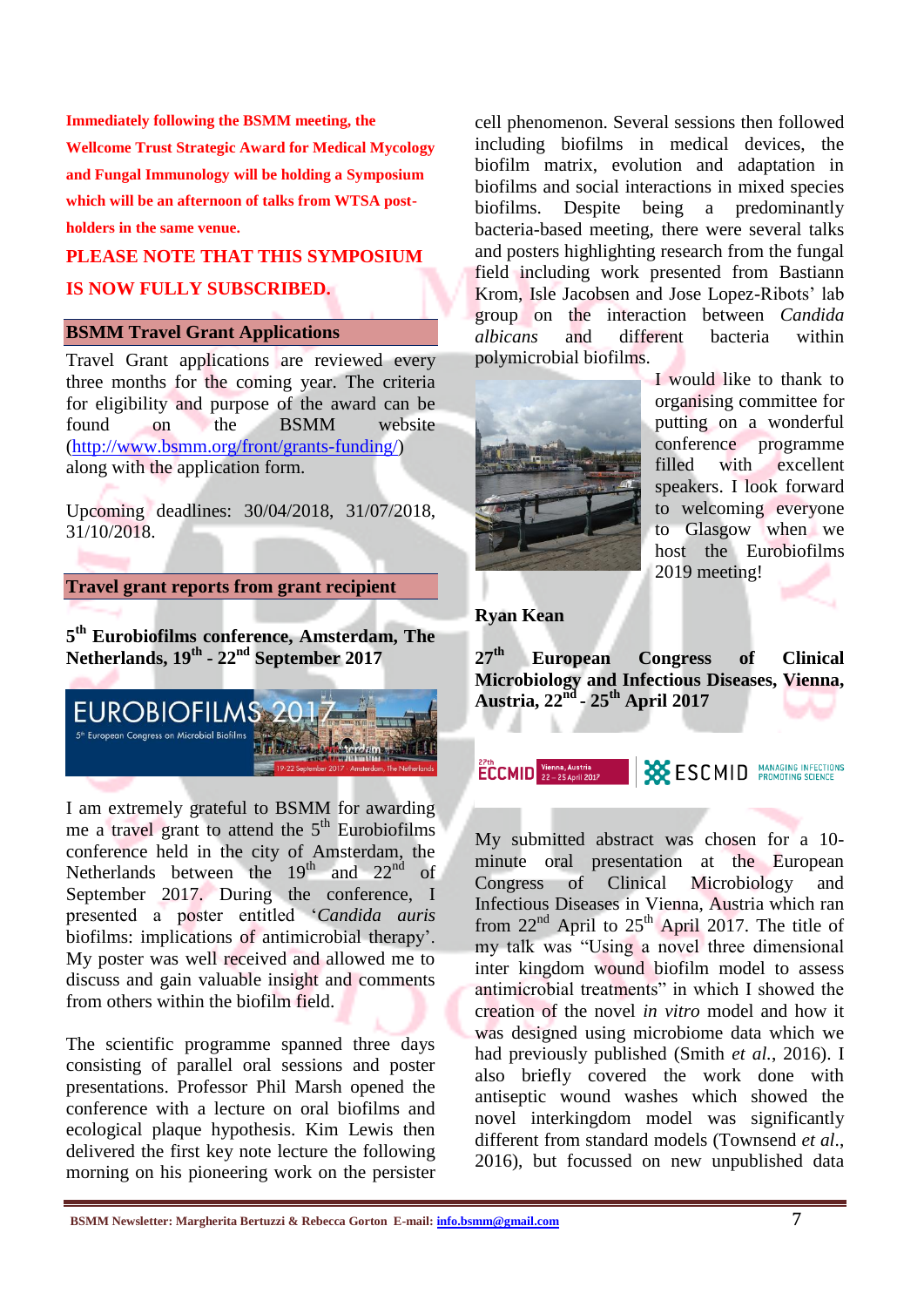which looks at the impact of antimicrobials on the model.

I enjoyed seeing other groups' work on biofilms and the different techniques used to analyse the effects of treatments. I was especially interested in the imaging techniques used, such as atomic force microscopy which gave detailed images of punctured cells post-treatment. The importance of persister cells was highlighted in many talks, as well as a keynote lecture by Dr Sophie Helaine from Imperial College London. Her work looks at how persisters are formed and reactivated *in vitro* and *in vivo*. While this focussed on *Salmonella*, it was also shown to apply to *Mycobacterium*, so it would seem it has wider relevance. I'm hoping this can be applied to my work on chronic wound biofilms, where persisters are thought to be highly prevalent.

I also had the opportunity to talk to volunteers from Doctors without Borders in the exhibition hall. This is a charity that I wish to volunteer for in the future, applying my microbiology and mycology skills to help in the medical treatment of individuals living in war-torn regions and developing countries.

SMITH, K., COLLIER, A., TOWNSEND, E. M., O'DONNELL, L. E., BAL, A. M., BUTCHER, J., MACKAY, W. G., RAMAGE, G. & WILLIAMS, C. 2016. One step closer to understanding the role of bacteria in diabetic foot ulcers: characterising the microbiome of ulcers. BMC microbiology, 16, 1. TOWNSEND, E. M., SHERRY, L., RAJENDRAN, R.,

HANSOM, D., BUTCHER, J., MACKAY, W. G., WILLIAMS, C. & RAMAGE, G. 2016. Development and characterisation of a novel three-dimensional interkingdom wound biofilm model. Biofouling, 32, 1259- 1270.

#### **Eleanor Townsend**

**Advanced Lecture Course on Human Fungal Pathogens (HFP 2017), Le Colle sur Loup, France, 13th – 19th May 2017**

I would like to thank the BSMM for awarding me a travel grant to help financially support my attendance at the Advanced Lecture Course on Human Fungal Pathogens (HFP 2017) which was held in Le Colle sur Loup in France from 13- 19 May 2017.

The scientific program kicked off with a fantastic keynote lecture by Al Brown on "The complexity of host inputs that affect fungal outputs and hence virulence" followed by sessions on genomics, evolution and epidemiology, host-pathogen interactions, molecular and cell biology, novel antifungal strategies and the mycobiome in health and disease.

During the conference I presented a poster on the work I have been doing on the RNA-guided CRISPR-Cas9 endonuclease system in *Candida albicans,* a gene editing technology that has revolutionized genome editing in eukaryotes.

During the poster session I exchanged experiences and I gained valuable inputs and suggestions from others who are using the CRISPR-Cas9 technology in various fungal species. There were very inspiring discussions about the different approaches and how other groups apply this new state of the art technology depending on their interests within the fungal genetics field.

Overall, this conference provided fantastic academic sessions on the current and most recent advancements conducted on fungal pathogens implemented by social network opportunities in a relaxed atmosphere to meet experts within the mycology field from different parts of the world.

I very much look forward to the next HFP conference in 2019 and would like to thank again the BSMM for their support.

#### **Katja Schaefer**

#### **Advanced Lecture Course on Human Fungal Pathogens (HFP 2017), Le Colle sur Loup, France, 13th – 19th May 2017**

I would like to thank the BSMM for awarding me a generous travel grant allowing me to attend the Human fungal pathogens Advanced Lecture Course in La Colle sur Loup where I presented a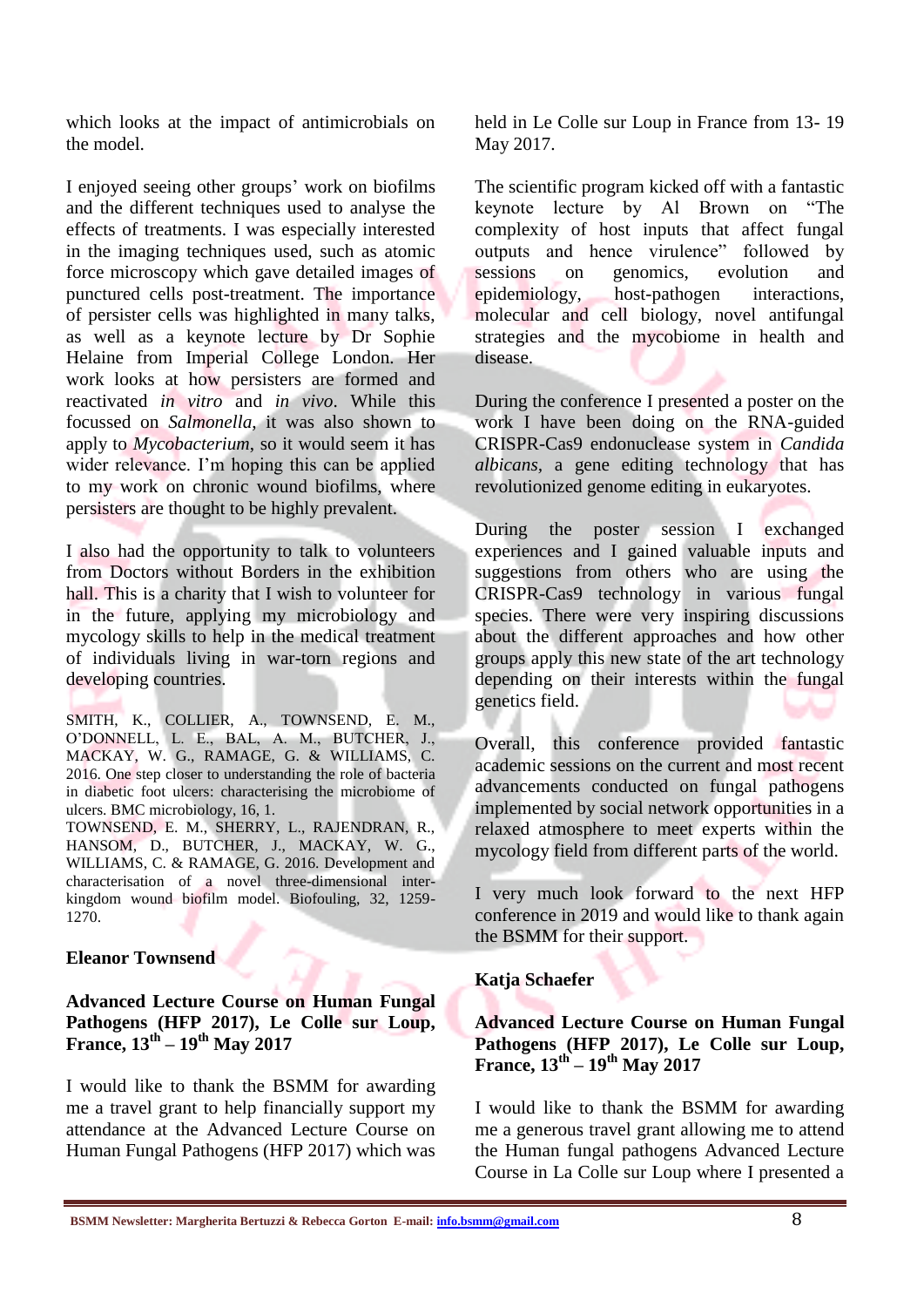poster titled "Intracellular zinc transport and dynamics in *C. albicans*". The scientific program for the conference contained a great mix of prominent figures in the fungal and immunology fields allowing a well-rounded insight into the current progress in both areas and human fungal pathogenic research as a whole. Particular highlights for me were talks from Professor Judith Berman who proposed important new definitions regarding drug resistance, tolerance and perseverance. Also other favourites were Professor Michael Lorenz's fantastic talk regarding *Candida*-bacterial interaction, Dr Sarah Gaffen's further insights into IL-17 and a brilliant talk from Professor Kirsten Nielsen about the "dark side" of *Cryptococcus* titan cells. Alongside the big names were some high calibre elevator talks from the next generation of researchers with particular mention of Robert Tams prize winning elevator talk.

The Human Fungal Pathogens conference is renowned throughout the community and has reason to be so. The conference timetable is very well balanced and the localised nature of the resort provides a great environment for networking (helped along by the great food, wine and the beautiful weather). La Colle-Sur-Loup is a beautiful location in the south of France, close to Nice, Monte Carlo and the beautiful medieval town of Saint Paul de Vence all of which were locations available to visit on the organised day trips. I hope I have the good fortune to attend again and would like to thank the organisers for such a wonderful conference and again thank the BSMM for their support.

#### **Aaron Crawford**

#### **Advanced Lecture Course on Human Fungal Pathogens (HFP 2017), Le Colle sur Loup, France, 13th – 19th May 2017**

I am very thankful to the BSMM for awarding me a travel grant that supported my attendance at the Human Fungal Pathogen (HFP-2017) conference. This conference was held in Nice, France from  $13^{th}$  -19<sup>th</sup> May 2017.

During the conference I presented a poster on my project discussing the effects of nutritional immunity on morphology and pathogenicity of human fungal pathogen *Candida albicans*. Poster sessions were organised to encourage discussions with fellow scientists and experts in the field of mycology. I was able to interact with people working on topics relevant to my project. These discussions were very helpful as they provided new ideas and suggestions for my PhD project. The conference offered talks on a wide range of topics including interactions between the human immune system and fungal pathogens, fungal cell biology, drug discovery and more. The organisers included discussion sessions to encourage interactions and meet new people. I was able to chat with various scientists working on topics that interest me.

I am glad to have received this opportunity to communicate and network with experts in the field of medical mycology. The conference expanded my knowledge and also provided a direction for my career. I thank the BSMM for supporting my trip to this conference.

#### **Dhara Malavia**

#### **8 th Advances Against Aspergillosis, Lisbon, Portugal, 1st – 3 rd February 2018**

The 8<sup>th</sup> Advances Against Aspergillosis meeting in Lisbon was an invaluable experience, and I left Portugal with countless ideas and a reinvigorated motivation for my own research. As a PhD student, this was the first conference I attended without other members of my university and found it to be a welcoming environment. I was able to meet many senior researchers and develop friendships with other early career scientists. AAA2018 provided the only dedicated mucormycosis session of any recent conferences, as far as I am aware. As I work on mucormycetes, this was an important opportunity to learn about the most current, novel research in the area, and the mucormycosis session was a highlight for me. I was able to meet the scientists at the forefront of mucormycosis community, and receive input on my own project. As this is a small community, these opportunities are scarce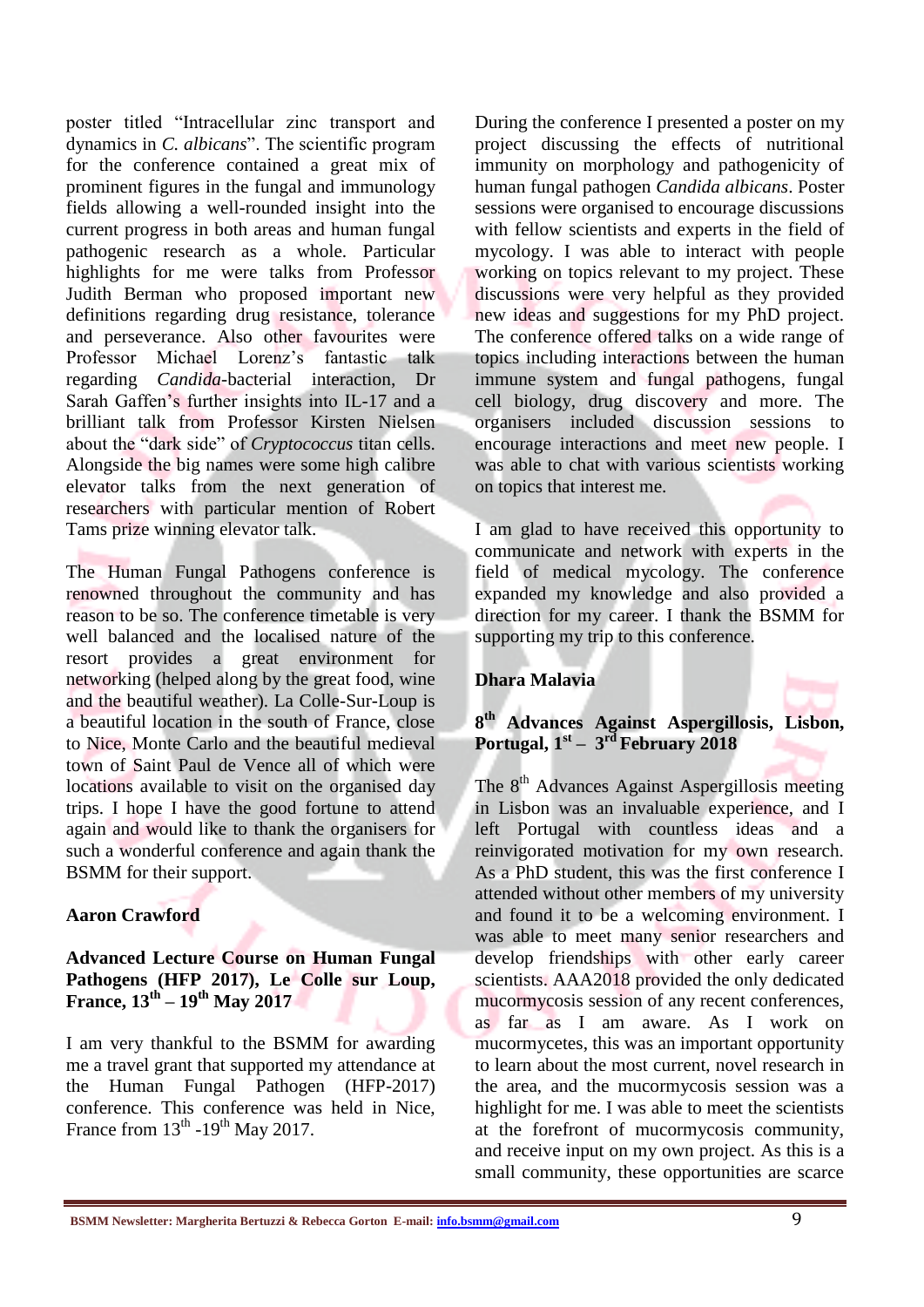and valuable. I also found the aspergillosis sessions to be incredibly interesting and I was able to take many ideas from the aspergillus community and apply them to my research. Many presentations focused on these diseases in a clinical setting, and I believe conferences which bring together clinicians and bench scientists are important, as we can gain a more well-rounded understanding of infectious diseases. This meeting did a fantastic job of becoming a platform for these collaborations.

I'd like to thank the BSMM for providing me with a travel grant, without which I wouldn't have been able to attend this meeting.

#### **Courtney Kousser**

#### **Glyn Evans Award**



The Society recognized the huge contribution Prof Glyn Evans made to the BSMM and mycology by providing an award to members to provide financial

support to visit another laboratory for a period of training, usually to learn a specific technique. The Award contributes towards the costs of travel, accommodation and directly related expenses.

There are no set application deadlines for this award and applications may be submitted for consideration at any time. An award will not usually be made if the applicant has received a previous award (Travel Grant or Glyn Evans Award) less than three years before the application date.

#### More information at:

<http://www.bsmm.org/front/grants-funding/>

#### **Glyn Evans Award - Recipient reports**

#### **Report from Alireza Abdolrasouli**

We previously sequenced the whole genome of 24 clinical and environmental azole-resistant and susceptible isolates of *Aspergillus fumigatus* at the Imperial College London. We demonstrated that environmentally driven TR34/L98H was present among UK azole-resistant *A. fumigatus* isolated from cystic fibrosis patients. Moreover, our population genomic analysis delineated that *A. fumigatus* was panmictic, with as much genetic diversity found within UK as is found between UK and the Netherlands (Abdolrasouli & Rhodes, *et al.,* mBio 2015).

Comparative phenotypic characterization revealed extensive heterogeneity among isolates in ambient pH tolerance and fungal cell wall homeostasis independent of azole-resistance. In addition, we observed marked decrease in germination rate, radial and kinetic growth in a subset of isolates under normoxic condition (Abdolrasouli, unpublished data). The preliminary cell wall integrity screening was carried out using different concentrations of a cell wall perturbing agent, Congo Red, incorporated into Aspergillus Minimal Medium as previously described (Ram & Klis, Nature Prot 2006). Isolates displayed distinct hypersensitive, sensitive and resistant phenotypes. We hypothesized that diversity in growth capacity under normal laboratory conditions correlates with cell wall changes. Therefore, I aimed to compare the quantity of glucan, mannan, and chitin in the cell wall of a subset of 10 previously sequenced *A. fumigatus* isolates.

Cell wall composition analysis was carried out in Professor Neil Gow's laboratory, Aberdeen Fungal Group (AFG), MRC Centre of Medical Mycology, University of Aberdeen. The whole experimental work was designed and supervised by two post-doctoral fellows Dr Kathy Lee and Dr Louise Walker, where Mr Iain Cunningham provided technical support for all experiments. Methods originally set up in AFG for the cell wall composition analysis of *Candida albicans* were adapted to grow and extract the cell wall of *A. fumigatus* from liquid cultures from three biological replicates. In addition, three different cell wall extraction methods were compared during my visit. For quantification of glucan, mannan, and chitin, cell walls were acid hydrolysed. The hydrolysed samples were then analysed by HPLC methodology. The total concentration of each cell wall component was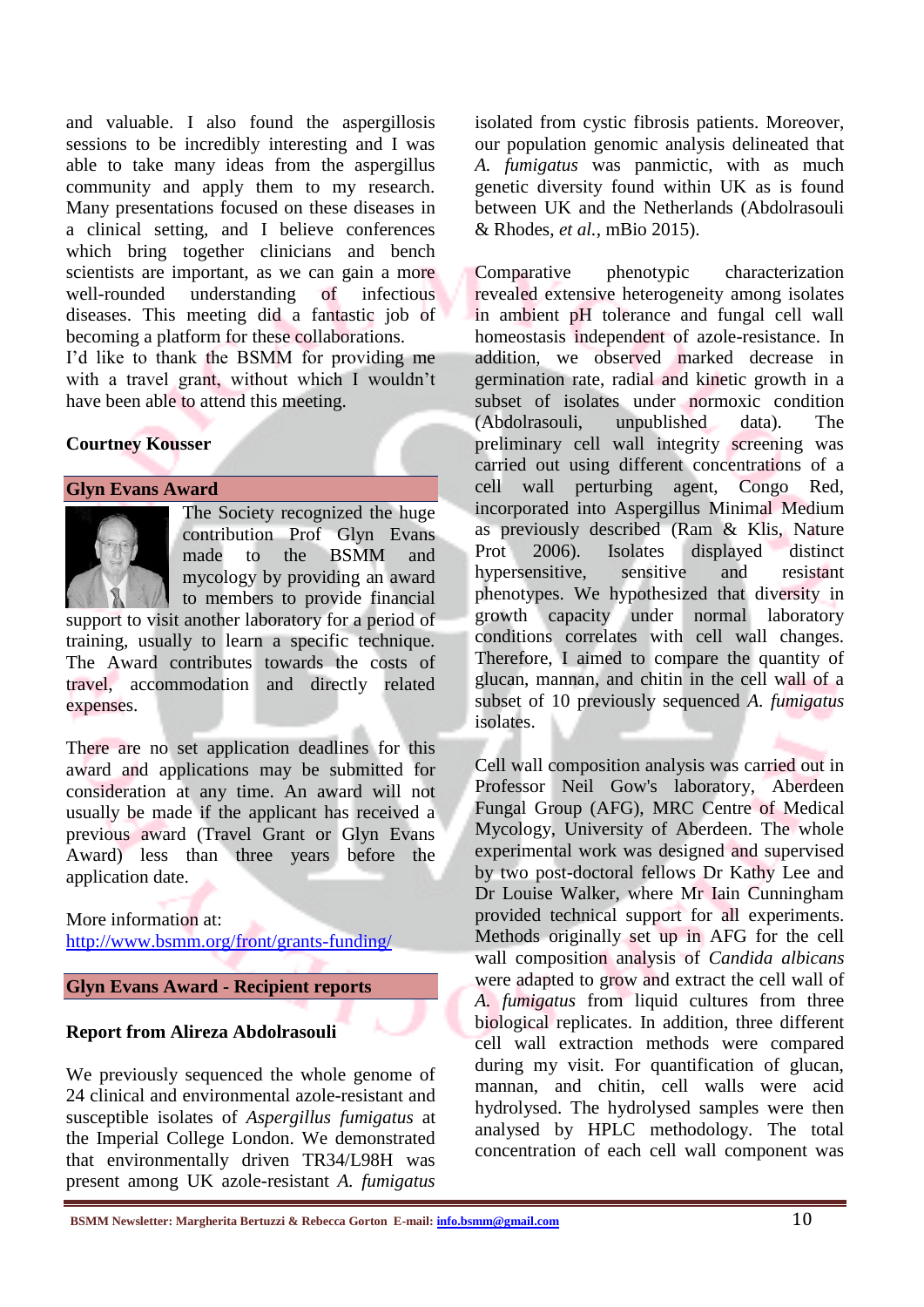determined by calibration from the standard curves of different monomers.

During my two weeks visit to AFG, I also had the opportunity to observe and learn those techniques involved in transition electron microscopy for fungal cell wall studies.

Finally, I would like to express my sincere gratitude to the Executive Committee of the British Society of Medical Mycology for the prestigious Glynn Evans Award which supported my educational visit to the AFG. Moreover, I am grateful to Professor Neil Gow and his colleagues for hosting me in his laboratory and providing the excellent opportunity to learn about fungal cell wall analysis.

#### **Alireza Abdolrasouli**

#### **Subscription changes & access to Mycoses online**

The annual membership subscription of £25 also includes online access to the journal *Mycoses*. Please remember to pay your membership fees of £25 [\(http://www.bsmm.org\)](http://www.bsmm.org/) for 2018 using the 'Buy now' PayPal link that will allow you to pay by debit or credit card. Please note that you do not need a PayPal account in order to complete payment or to log in as a BSMM member for payment.

There is also an option to set up a standing order yourself by internet banking. If you do want to set up a standing order please contact our<br>Treasurer Dr Caroline Moore Treasurer Dr Caroline Moore [\(treasurer.bsmm@gmail.com\)](mailto:treasurer.bsmm@gmail.com), who will provide the banking details.

#### **BSMM Junior**



BSMM Junior is a resource for junior medical mycologists to allow scientific discussion and communication. We have set up BSMM Junior Twitter and Facebook pages to promote the

BSMM to junior members of the society and to encourage interaction between young medical mycologists. The current BSMM Junior representative is Dr Margherita Bertuzzi from the Manchester Fungal Infection group (MFIG).

Please connect with BSMM Junior on Twitter and Facebook using the links below:

<https://www.facebook.com/BSMM.Junior>

[https://twitter.com/BSMM\\_Junior](https://twitter.com/BSMM_Junior)

We would like you the members to provide as much new material as possible to help ensure our society is dynamic, impactful and informative to the medical mycology community. Therefore, if you have material you wish to share about your public engagement, photo's from meetings, or any other relevant material then send it on to any one of the committee members.

#### **Executive Committee Members**

#### **Current posts and tenures:**

Thomas Rogers– President (2016-2019) Rebecca Gorton– Secretary (2017-2021) Caroline Moore– Treasurer (2017-2022) Lewis White – Meetings Secretary (2015-2018) Margherita Bertuzzi – Website and junior rep (2016-2019) Ruth Ashbee – executive member (2015-2018) Silke Schelenz – executive member (2016-2019) Duncan Wilson – executive member (2017- 2020) Andy Borman - meetings organiser (2016-2018) Simon Johnston - meetings organiser (2017-

2019)

#### **Executive Committee Membership:**

Dr Lewis White and Dr Ruth Ashbee have served their terms as meetings secretary and executive committee member respectively. Requests for nominations were sent out in November 2017. No new nominations were received for these posts form the membership. A nomination for Dr Lewis White to be re-elected as meetings secretary has been received and will be put out to vote by the membership at the AGM. Dr Ruth Ashbee will step down from her current role as an executive committee member.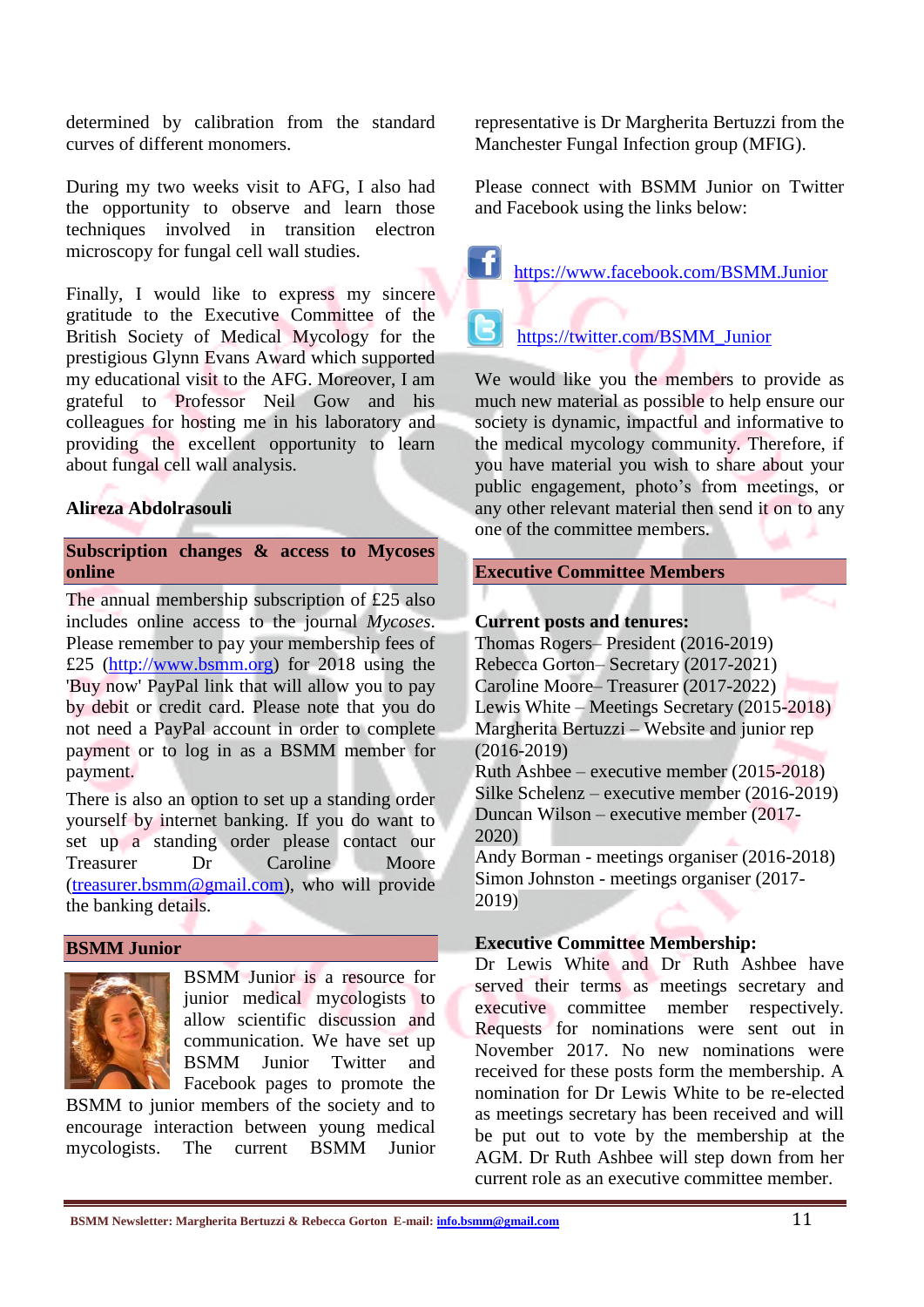#### **BSMM Course in [Diagnostic Medical](http://www.bsmm.org/file/148#overlay-context=node/43/edit)  [Mycology](http://www.bsmm.org/file/148#overlay-context=node/43/edit)**

The next BSMM [course in Diagnostic Medical](http://www.bsmm.org/file/148#overlay-context=node/43/edit)  [Mycology w](http://www.bsmm.org/file/148#overlay-context=node/43/edit)ill take place in 2019 and will feature basic mycology and deal with the clinical features, epidemiology, pathogenesis and laboratory diagnosis of superficial, subcutaneous and systemic mycoses. This will include the characteristics and identification of dermatophytes and yeasts, serological tests and laboratory monitoring of antifungal therapy.

For registration information please contact Dr Ruth Ashbee [\(h.r.ashbee@leeds.ac.uk\)](mailto:H.R.Ashbee@leeds.ac.uk).

#### **BSMM membership**

The society has 299 members.

The current BSMM membership is comprised of 259 UK members and 40 overseas members. In addition to the 299 members a further 39

members have been contacted regarding their membership status as payments have not been received for 3 concurrent years.

Within the BSMM membership we have 37 honorary members and 3 life members.

The Society welcomes nominations for life and honorary membership. Life and honorary members have all the privileges of ordinary membership but are exempt from paying any annual subscription charges. The Constitution states that "Members of at least 10 years standing, who have retired from active practice, shall be eligible to become life members. Members who have made a notable contribution to medical or veterinary mycology and/or to the work of the Society, shall be eligible for nomination to honorary membership."

A member can be nominated for either life or honorary membership by the Committee or by two members, as long as the nomination is received by the General Secretary two months before the AGM. The award of life or honorary membership is then voted upon at the AGM.

New members:

The Society would like to welcome its 24 new members since the last AGM: Nada Alghamdi (University of Leeds), Khaled Alobaid (Kuwait), Matthis Backx (Cardiff), Rhys Brown (Kings College, London), Joanne Calley (Aberdeen), Stella Christou (Aberdeen), Alessandra da Silva Dantas (Aberdeen), Ruth Dickinson (London), Anna Goodman (London), Sara Gago (Manchester), Olivia Hepworth (London), Helen Heany (Aberdeen), Harriet Knafler (Sheffield), Catherine Mark (Aberdeen), Bethany McCann (Manchester), Christopher Nile (Glasgow), Christina Nikolakopoulou (Aberdeen), Marie O'Sullivan (Dublin), Selinda Orr (Cardiff), Bryn Short (Glasgow), Findra Setianingrum (Manchester), Aiysha Thompson (Cardiff), Andrew Ward (London), Emmanuel Wey (London).

#### **Items for the next BSMM Newsletter**

If you have any ideas, reviewed a mycology book, or come across anything that would be of interest to our community, and would be suitable for publication in the BSMM Newsletter please email Rebecca and Margherita at [info.bsmm@gmail.com.](mailto:info.bsmm@gmail.com)

#### **Forthcoming meetings**

28<sup>th</sup> [ECCMID](http://www.eccmid.org/) Madrid, Spain, April  $21<sup>st</sup> - 24<sup>th</sup>$  2018

[Fungal Pathogens Genomics](https://coursesandconferences.wellcomegenomecampus.org/events/item.aspx?e=690) Wellcome Genome Campus, Hinxton, Cambridge, UK, May  $13^{\text{th}}$ -18<sup>th</sup>, 2018.

20<sup>th</sup> [ISHAM Congress](https://www.isham2018.org/en/Home_10_6_12.html) Amsterdam, June  $30^{th}$  – July 4<sup>th</sup> 2018.

[Gordon Research Seminars: Cellular and](https://www.grc.org/cellular-and-molecular-fungal-biology-grs-conference/2018/)  [Molecular Fungal Biology](https://www.grc.org/cellular-and-molecular-fungal-biology-grs-conference/2018/) Holderness, NH, US, June  $16^{th}$ - $17^{th}$ , 2018

[Gordon Research Conference: Cellular and](https://www.grc.org/cellular-and-molecular-fungal-biology-conference/2018/)  [Molecular Fungal Biology](https://www.grc.org/cellular-and-molecular-fungal-biology-conference/2018/) Holderness, NH, US, June  $17<sup>th</sup> - 22<sup>nd</sup>$ , 2018

[Molecular Mycology: Current Approaches to](http://www.mbl.edu/education/special-topics-courses/molecular-mycology-current-approaches-to-fungal-pathogenesis/)  [Fungal Pathogenesis](http://www.mbl.edu/education/special-topics-courses/molecular-mycology-current-approaches-to-fungal-pathogenesis/)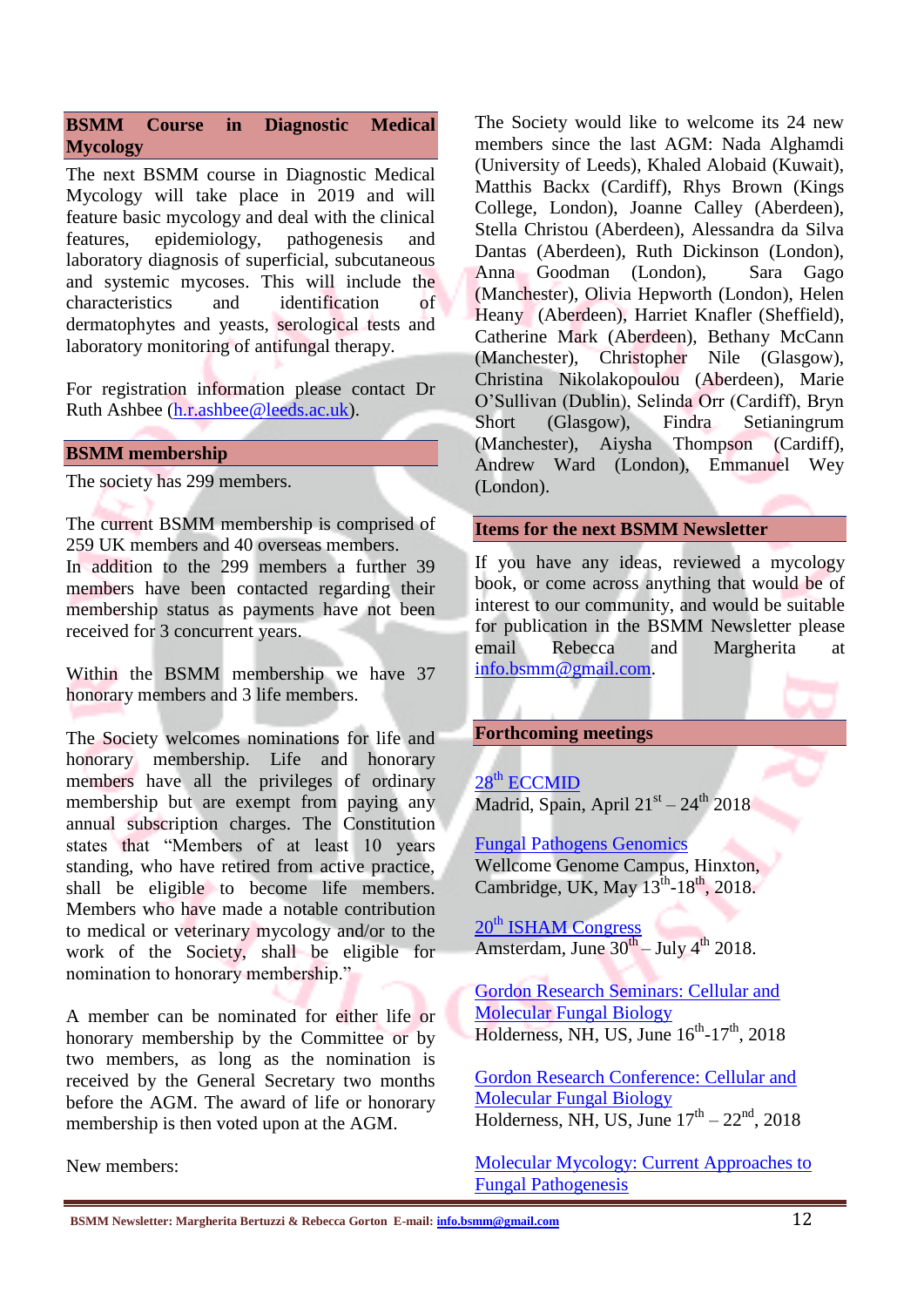Woods Hole, Massachusetts, USA July  $30^{\text{th}}$  – August  $15^{\text{th}}$ , 2018.

52nd [Annual Scientific Conference of the German](http://www.dmykg-kongress.de/en/general-information/about-innsbruck/)  [Mycological Society \(DMykG\)](http://www.dmykg-kongress.de/en/general-information/about-innsbruck/) Innsbruck, Austria, September  $6^{th} - 8^{th}$  2018.

[Gordon Research Seminars: Immunology of](https://www.grc.org/immunology-of-fungal-infections-grs-conference/2019/)  [Fungal Infections](https://www.grc.org/immunology-of-fungal-infections-grs-conference/2019/) Galveston, TX, US, January  $12^{th} - 13^{th}$ , 2019.

[Gordon Research Conference: Immunology of](https://www.grc.org/immunology-of-fungal-infections-conference/2019/)  [Fungal Infections](https://www.grc.org/immunology-of-fungal-infections-conference/2019/) Galveston, TX, US, January  $13<sup>th</sup> - 18<sup>th</sup>$ , 2019.

30<sup>th</sup> Fungal Genetics Conference Asilomar Conference Center, Pacific Grove, California, USA, March  $12^{th}$ -17<sup>th</sup>, 2019.

<sup>9th</sup> [Trends in Medical Mycology](https://www.timm2019.org/nl/Home_10_1_6.html) Nice, France, October  $11<sup>th</sup>$ -14<sup>th</sup> 2019.

#### **Minutes from the 53 rd AGM Birmingham March 2017**

1. Minutes from Annual General Meeting held on the  $21<sup>st</sup>$  of March 2016, in the Grand Hotel, Malahide, Dublin, Ireland

The minutes were approved after Neil Gow proposed, and Rosemary Barnes seconded the minutes.

2. Matters arising

All items were dealt with under agenda.

3. President's report (Tom Rogers)

TR thanked Rosemary Barnes for her outgoing role as President. He also thanked Gordon Ramage and Riina Richardson for their roles as Secretary and Treasurer respectively and also thanked Megan Lenardon for her membership of the executive. TR congratulated Neil Gow on his election as Fellow of the Royal Society. NG briefly explained what he intended to do with the 'Killer Fungus' exhibition in 2017, with the prospect of it being part of the Manchester Science Exhibition.

4. Treasurer's report (Riina Richardson)

RR introduced the report:

"This is the financial statement for the British Society for Medical Mycology for the year ending 31st December 2016. The Independent Examiner's Report to the Trustees of the British Society for Medical Mycology is on Page 1. This report concludes that accounting records are in accordance with accounts regulations, and that no unusual items or disclosures in the accounts seeking explanation came to the examiner's attention. The accounts are broken down on the five-page report. Page 1 of the accounts is a summary of the income and expenditure and page 2 shows the balance sheet for the BSMM as of 31st December 2016. The details are found in the Notes on pages 3-5 of the accounts. Where available, the figures for 2015 are shown on the far right for comparison. The figures shown in the accounts do not include VAT.

The income for 2016 (page 1) consisted of subscriptions amounting to £2,603 (£8,695 in 2015), surplus of the Leeds course £8,551  $(£5,384)$ , and bank interest of £205 (£50). In addition, £3,591 of sponsorship for the 2015 annual meeting was received only in 2016. The 2016 52nd BSMM Annual meeting held in Dublin jointly with the Irish Fungal Society made £3,591 profit for the BSMM. The detailed accounts for the meetings can be seen in note 4 on page 4 of the accounts. The 2015 Annual meeting was very successful – thanks to IFS, and especially to Gary Moran for organising such a successful meeting, and also thanks to the Meetings Secretary, Lewis White, for the meeting programme. There was no UCL course profit share in 2016 (£25,789 in 2015).

Therefore, total income of the BSMM for 2016 was £14,950 (£32,164 in 2015).

Expenses of the Society are summarised in the lower half of page 1. Eleven (8 in 2015) travel grants were awarded in 2016 amounting to £5,124 (£1,512 in 2015). The BSMM awarded one (one in 2015) Glyn Evans award amounting to £1,096 (£394) and one bursary for a student on the UCL MSc course amounting to £1,139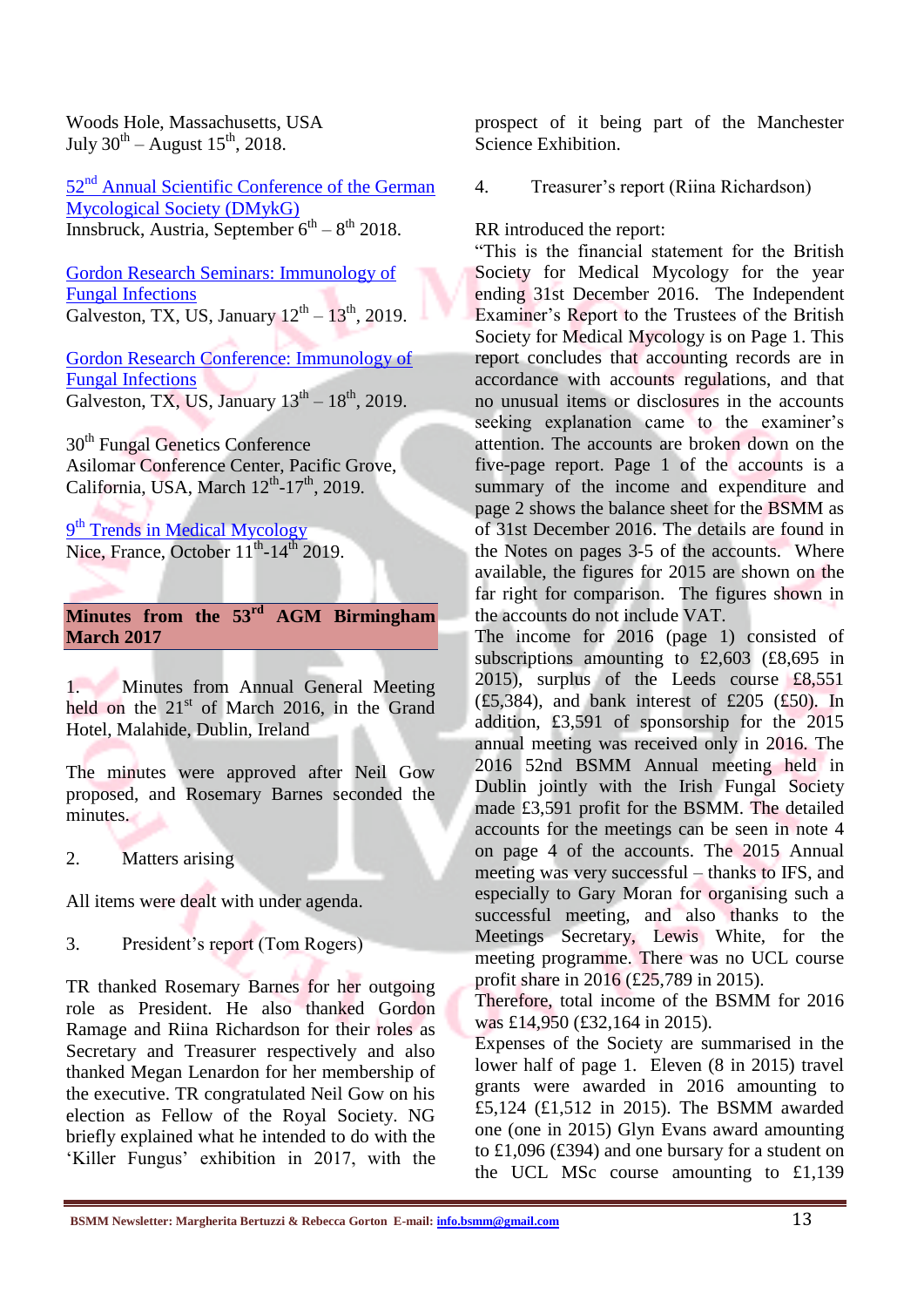(£263). There were no expenses in 2016 for the UK Clinical Mycology Network (£1,075 in 2015) and no speaker expenses for jointly organised meetings (£661). The Management and Administration costs were £11,875 (£2,118 in 2015). Of this, £10,000 consisted of support given to the Killer Fungus exhibit at the Royal Society Summer Exhibition in London. The detailed costs are shown in Note 2 on page 3 of the accounts.

The total expenses for the BSMM for 2016 amounted to £18,138 (£6,023 in 2015).

The net incoming resources for 2016 were £-3,188 (£26,141 in 2015). The balance sheet of the Society is shown on page 2 of the accounts and details the various bank accounts held by the BSMM. As you can see, the British Society for Medical Mycology finished 2016 with a net worth of £157,141 (£160,329 in 2015).

I would like to finish my report by extending my thanks to Mr Keith Thomson of Gardner and Partners Accountants in Aberdeen, who has been an extremely helpful and understanding accountant for the BSMM over the last 11 years."

Manchester 17<sup>th</sup> March 2017

Dr Riina Richardson

Honorary Treasurer for the British Society for Medical Mycology

Approval of report proposed by Robin May and seconded by Lewis White

#### 5. Secretary's report (Gordon Ramage)

#### GR gave the following report:

"This are the last few days of my tenure of the BSMM honorary secretary role. The position has been a lot more involved than anticipated, and while I have accomplished some things whilst supporting Chris Kibbler's outgoing term, Rosemary Barnes' full term, and Tom Rogers' initial term, there have been some challenging elements. We have managed to streamline the membership, utilised a mailing site to enhance communication, though the website has always been an issue. Thanks to Louise Walker who kick-started our social media, and with Margherita Bertuzzi coming in to develop a new

website, the BSMM have certainly moved forward. We now need the membership to engage with this and use the website as a dynamic system.

One point of reflection of my duties is that most of my time has been spent dealing with membership enquiries, payment of membership dues and related elements. This has diminished the ability to deal with more general and higher level responsibilities. There may be a case that a membership secretary role be created to enable the honorary secretary to deal with other issues.

This year we have the following statistics to report.

Membership numbers:

The Society has a total of 271 normal members, and an additional 35 honorary members and 3 life members. To date only 106 eligible members have paid (165 unpaid). In 2016 there were 122 unpaid subscriptions. We need to ensure all eligible members continue to pay their membership fees in order to support our travel grants and other professional membership benefits.

In terms of demographics, the society is made of the following country- based membership:

England 162 (53%) Scotland 84 (27%) Wales 9 (3%) N & R Ireland 10 (3%) Europe 26 (8%) Rest of World 18 (6%)

#### Travel grants:

A total of £2350.00 has been awarded to eligible members for travel to conferences in the UK, Europe and beyond since the last BSMM annual meeting.

Amit Adlakha - £500.00 towards travel and registration to the Transplantation Society International Congress 2016, Hong Kong, 19<sup>th</sup> - $23<sup>rd</sup>$  August 2016.

Joy Icheoku - £500.00 towards the costs of travel and registration Gordon Research Conference/Seminar: Immunology of Fungal infections. January  $14<sup>th</sup> - 20<sup>th</sup>$  2017, Galveston Texas.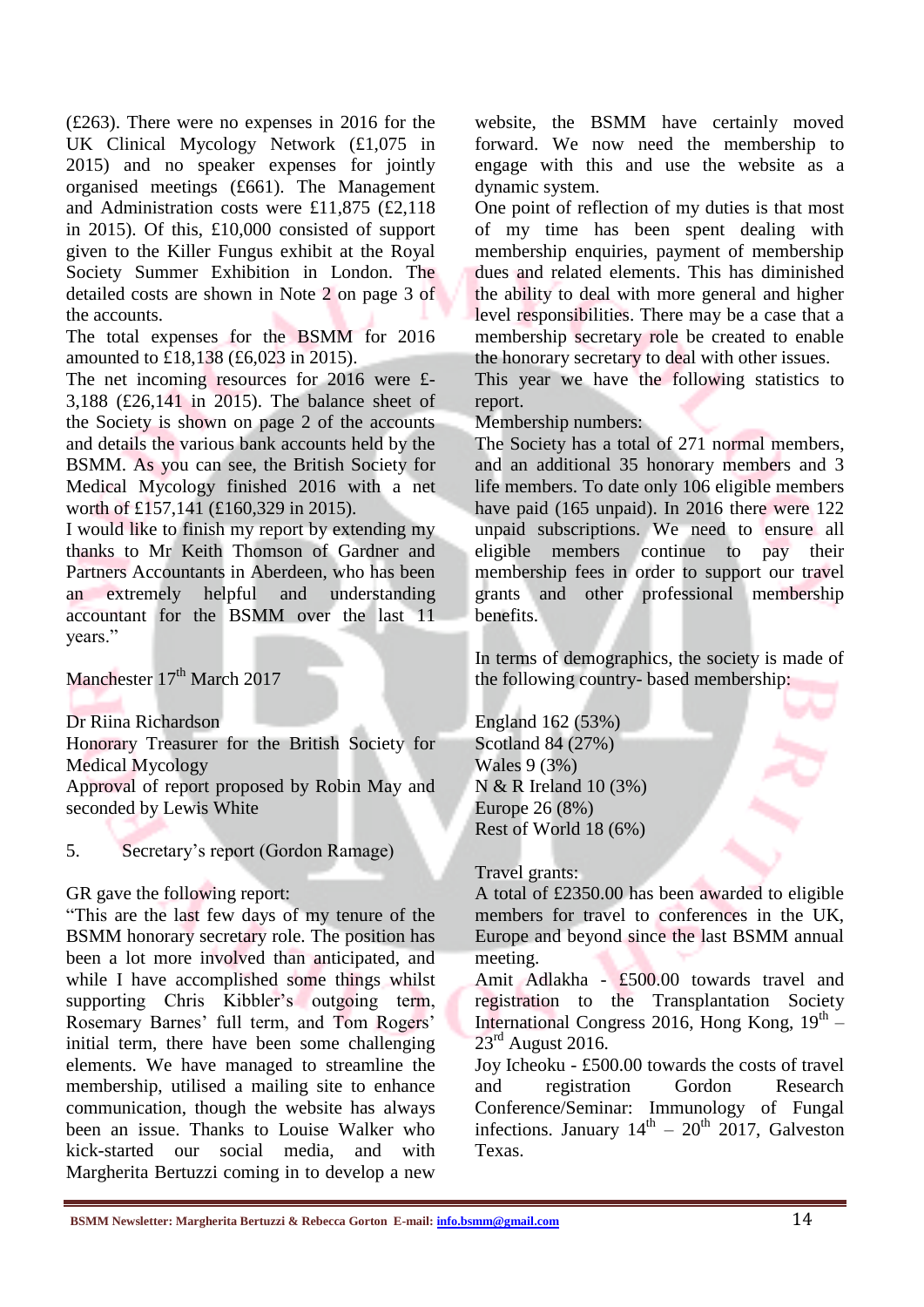Mariam Garelinabi - £500.00 towards the costs of travel and registration Gordon Research Conference/Seminar: Immunology of Fungal infections. January  $14<sup>th</sup> - 20<sup>th</sup>$  2017, Galveston Texas.

Katja Schaefer - £350.00 towards the costs of travel and registration Advanced Lecture Course of Human Fungal Pathogens (HFP 2017) in Le Colle sur Loup, France.  $13^{th}$  -19<sup>th</sup> May 2017.

Leanne Smith - £500.00 towards the costs of travel and registration 10th International conference on Cryptococcus and Cryptococcosis (ICCC-10), Foz do Iguacu, Brazil.  $26<sup>th</sup>$  -  $30<sup>th</sup>$ March 2017.

Glyn Evans award:

Maria Fernanda Alonso - £800 to visit and attend the "Molecular Mycology: Current Approaches to Fungal Pathogenesis" training course taking place in the Marine Biological Laboratory in Woods Hole, Massachusetts (USA) from  $12<sup>th</sup>$  - $28<sup>th</sup>$  June, 2016.

Finally, I would like thank all the members of the Executive, past and present, who have supported me in this role, and I wish them and my successors every success in the future. The amount of their time devoted to these roles in addition to their real jobs is not trivial. I also thank the membership for their patience with me during my dealing with their queries."

Approval of report proposed by Donna MacCallum and seconded by Julian Naglik

6. Working parties

Fungal Serology – GR reported that Richard Barton was unable to commit to taking this forward. Following discussions within the Executive, it was agreed that Malcolm Richardson would be approached as a potential lead to drive forward the group, and work with Richard Barton.

Mycology Teaching – Ruth Ashbee reported that she had tried to engage with Universities to try and establish data on the level of mycology teaching.

7. UK Clinical Mycology Network (Silke Schelenz)

SS reported there are 19 members in UKCMN. There was a very good meeting at St Bartholomew's in 2015, though funding was taken away in 2016. The network is also represented at the Standards meeting, and while RR and SS review these, SS asked membership for volunteers to help to support the review process to accurately reporting back to the SMI committees. RR highlighted the importance of engagement.

SS had reported at the Executive that a small sub-group of mycologists and medical microbiologists of the ESPAUR group have devised an online questionnaire and are keen to send this survey out in collaboration with the BSMM. The Executive had supported this England-wide survey as a joint BSMM/ESPAUR venture.

Malcolm Richardson enquired into who updated the website given that Scotland, Wales and N. Ireland are not represented. There were concerns it was not updated routinely.

David Denning stated that we do not have a true estimate of fungal burden in the UK, and suggested that BSMM working groups should engage more aggressively to try and get accurate information.

#### 8. BSMM MSc/Diploma/Certificate Course

TR read the report from Chris Kibbler before handing over to Donna MacCallum.

#### Report from Professor Chris Kibbler

"The Society's Course is now in its thirteenth year and has enrolled students from five continents. There are currently 13 students remaining in the programme. UCL closed the course to new students in agreement with the BSMM in 2015, as the student numbers recruited did not comply with the university's target for financially viable courses. UCL has undertaken to support the remaining students through the remainder of their studies and I, as Programme Director, will continue to supervise this process. The most recently recruited students potentially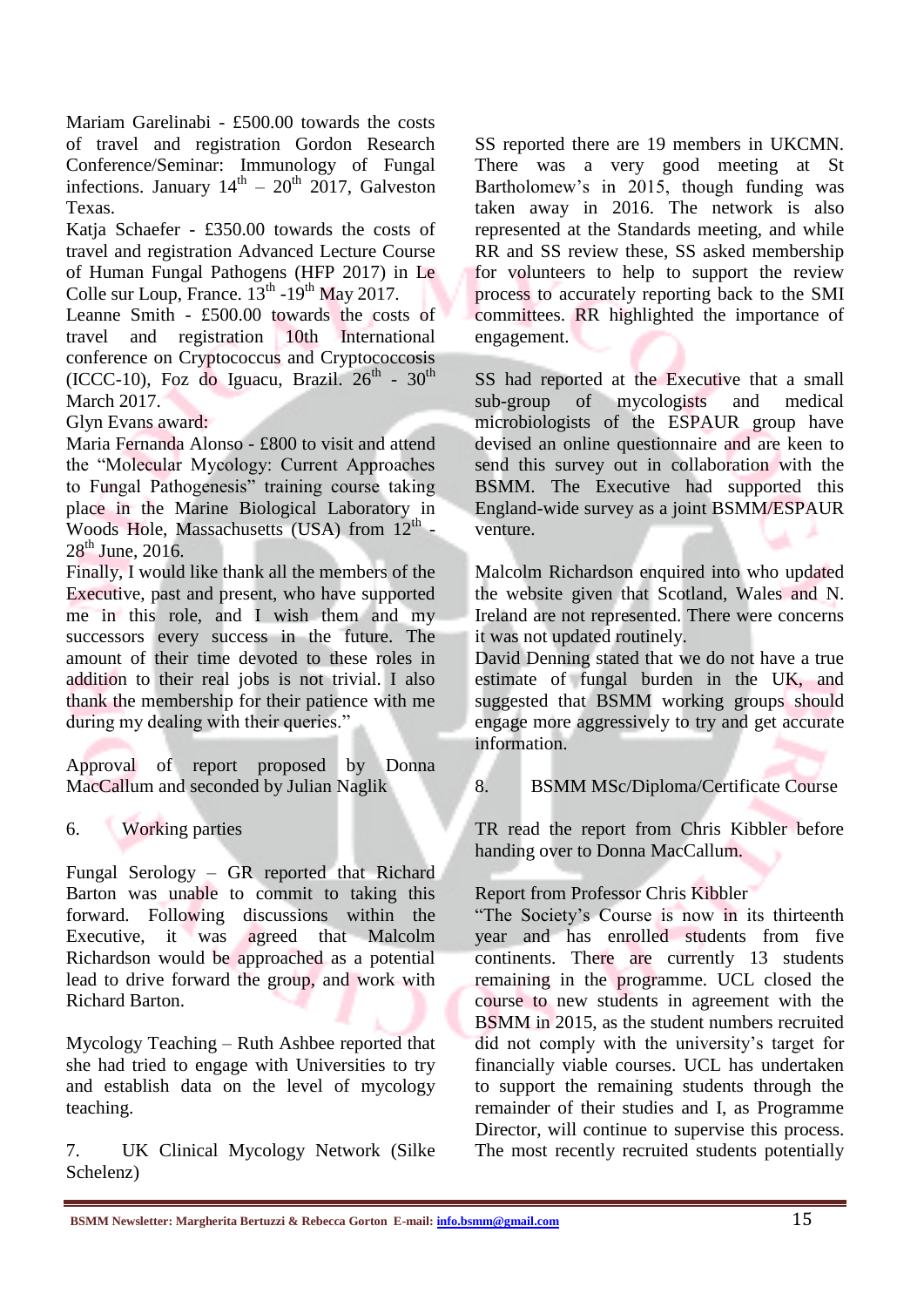have another two years to complete the course after this current academic year.

The Board of Examiners were pleased to award one MSc distinction, one MSc pass, one PG distinction and distinction this last academic year. The external examiners again commented on the high standard of the students, concluding that marking was fair and transparent, and the course was well taught and balanced. They had no recommendations for changing any of the assessments or course content.

Despite the lack of recruitment last year, the Society's 50% profit-share for 2015-16 was 10870.14.

No bursaries were awarded last year.

The Society is currently negotiating with Aberdeen University to transfer the course there, under the auspices of the Aberdeen Fungal Group. Donna MacCallum will update the Society further on progress with this.

As ever, this course could not run without the commitment of many members of the Society and I would again like to thank the module tutors, supervisors and mentors, who give freely of their time to teach, assess, supervise and support our students. I hope that many of these will continue to support the course in its new home"

Donna MacCallum reported that she has the course material from Chris Kibbler and that because of restructuring in Aberdeen there have been delays in progressing the plans for transfer to Aberdeen. Things are now in the process of moving forward and meetings will be arranged in Aberdeen to progress the plan.

Rosemary Barnes asked about a mycology module that is still offered by UCL, and whether there will still be profit share for BSMM. Rebecca Gorton will explore what is happening with this.

9. Leeds course (Ruth Ashbee)

RA reported that this is the 10th course she has run. The course continues to be popular although the number of students on the course has reduced compared to earlier years. TR thanked RA for her continuing hard work in organising this course.

10. Annual Scientific meetings

#### Birmingham 2017 (Robin May)

TR thanked RM and his staff for organising this successful meeting. RM reported 111 registrants. Sponsorship was from 10 full sponsors  $(\text{\pounds}27k$  in total). It has allowed a record number of invited speakers. RM also thanked the hotel for their support and flexibility, and thanked Jude Williams who has single handedly dealt with the logistics.

#### Bristol 2018 (Andy Borman)

AB proposed 18th to 20th March in Bristol (Location, Cadbury House) – 15 miles south of Bristol (20 mins from Bristol airport). Looking for 120 participants. The hotel and grounds allow a number of diverse activities. Based on the prices and expected participants AB indicated that there would be a similar level of costs to those for 2017.

Sheffield 2019 (Simon Johnson)

Expressions of interests from Imperial College and Liverpool for 2020.

11. Website update (Margherita Bertuzzi)

MB presented slides to introduce the new website. There is now an image gallery and the membership are encouraged to engage and create a dynamic website. MB asked members to provide images. We also have social network interactivity and new and archive newsletters. There is also capacity for sending correspondence which MB will moderate. MB also highlighted the ease for paying membership and meeting fees, and the new single login capacity. MB asked for suggestions to improve the website 'going forward'. The Society thanked Graham Atherton for all his help in creating and building the website. RR asked that